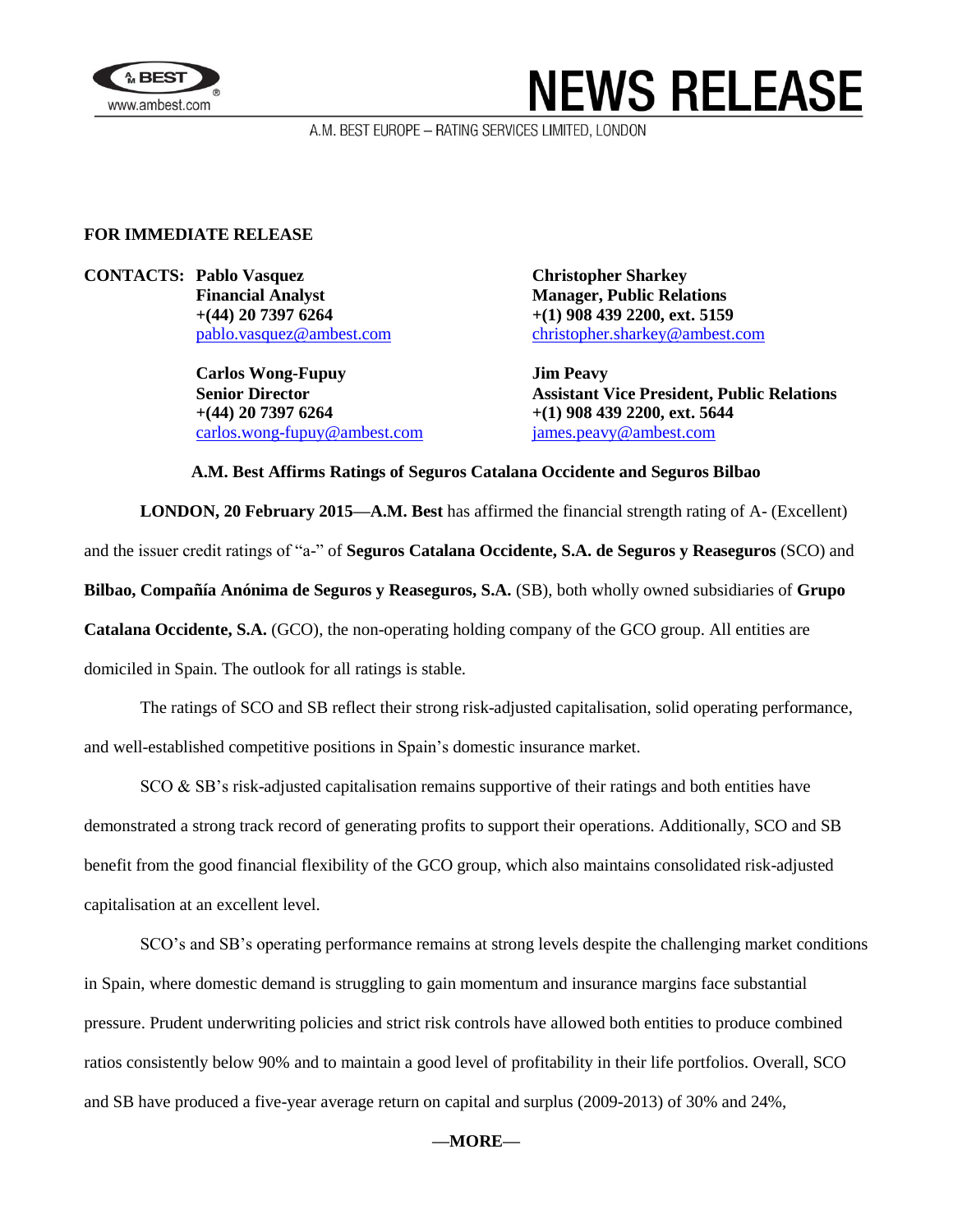

# **NEWS RELEASE**

A.M. BEST EUROPE - RATING SERVICES LIMITED, LONDON

**––2––**

respectively.

Although SCO and SB maintain well-established competitive positions, both entities and GCO remain heavily concentrated in the Spanish market.

The potential acquisition of the remaining 51% of Plus Ultra (of which SCO already owns a 49% stake) may have an impact on SCO's ratings in the future. Based on publicly available information, A.M. Best believes that GCO's financial strength is likely to be able to withstand any capital pressures associated with the purchase of the remaining shares in Plus Ultra. A.M. Best expects Plus Ultra's technical performance to continue to improve in line with the excellent underwriting profitability levels of SCO and SB.

Positive rating actions could occur if the underwriting performance of SCO and SB remain strong and consistent, whilst maintaining risk-adjusted capitalisation at supportive levels. Furthermore, should A.M. Best perceive an increased level of integration across the GCO group of companies, this may result in upwards ratings pressures on both SCO and SB.

Negative ratings actions could occur if operating performance or consolidated risk-adjusted capitalisation were to deteriorate to a level that does not meet A.M. Best's expectations, at both the GCO (consolidated) and stand-alone entity levels. Additionally, downward ratings pressures could occur if the perceived ability to reallocate capital across the GCO group of companies weakens.

The methodology used in determining these ratings is Best's Credit Rating Methodology, which provides a comprehensive explanation of A.M. Best's rating process and contains the different rating criteria employed in the rating process. Best's Credit Rating Methodology can be found at [www.ambest.com/ratings/methodology.](http://www.ambest.com/ratings/methodology)

Key insurance criteria reports utilised:

- Catastrophe Analysis in A.M. Best Ratings
- Risk Management and the Rating Process for Insurance Companies

**––MORE––**